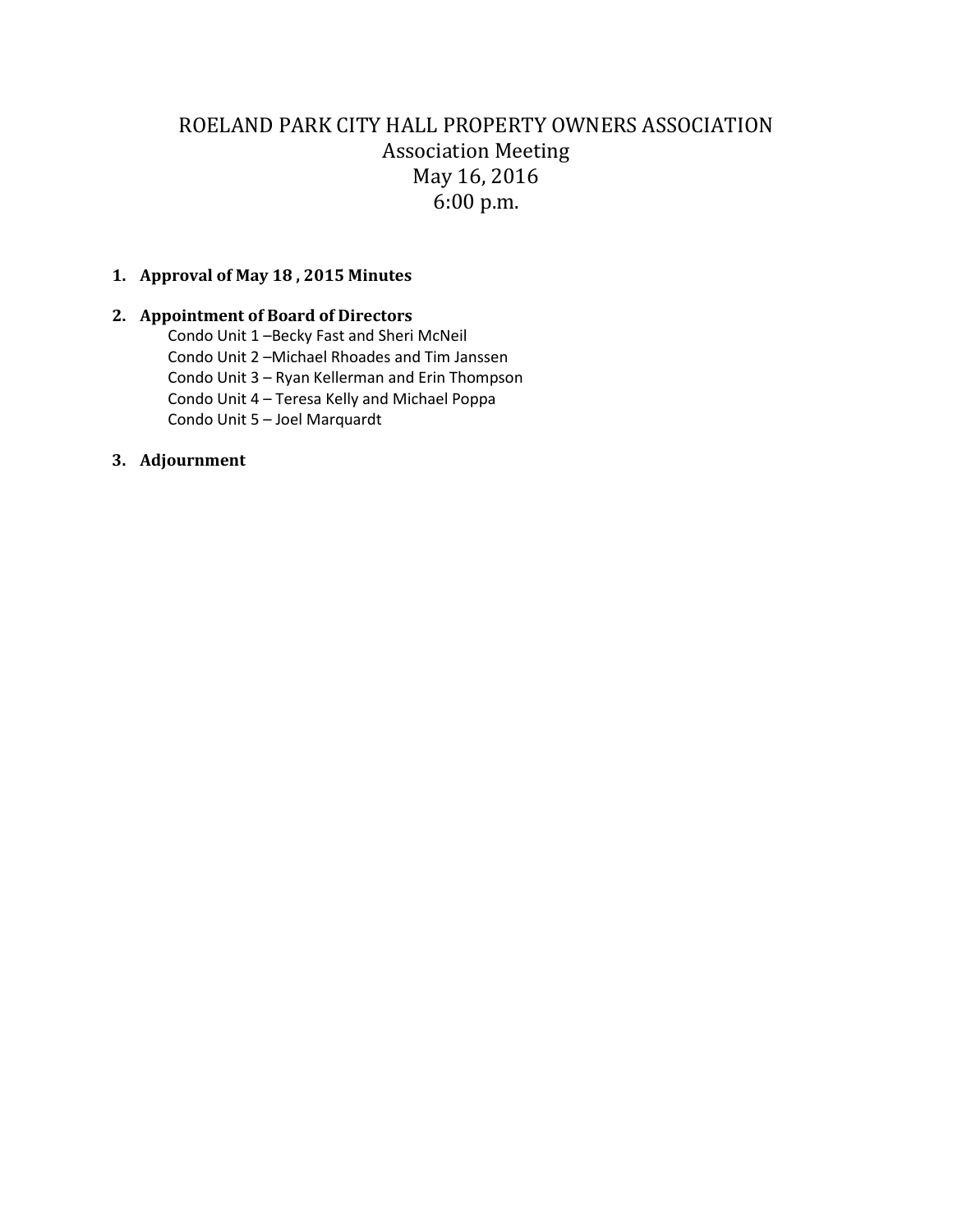# ROELAND PARK CITY HALL PROPERTY OWNERS ASSOCIATION Agenda of the Board of Directors May 16, 2016 6:00 p.m.

# **1. Approval of May 18, 2015 Minutes -**

## **2. Election of officers**

President Vice President Secretary

### **3. Adoption of 2017 Budget**

### ROELAND PARK CITY HALL PROPERTY OWNERS ASSOCIATION COMMON AREA 2017 BUDGET

| Janitorial Maintenance       | \$11,156 |
|------------------------------|----------|
| <b>Equipment Maintenance</b> | \$6,694  |
| Floor/Carpet Cleaning        | \$4,781  |
| Landscaping/Lawn Care        | \$7,172  |
| Snow Removal                 | \$2,072  |
| <b>Operating Expenses</b>    | \$31,875 |
| Reserve (3%)                 | \$1,972  |
|                              | \$33,847 |
|                              |          |

# **4. Adjournment**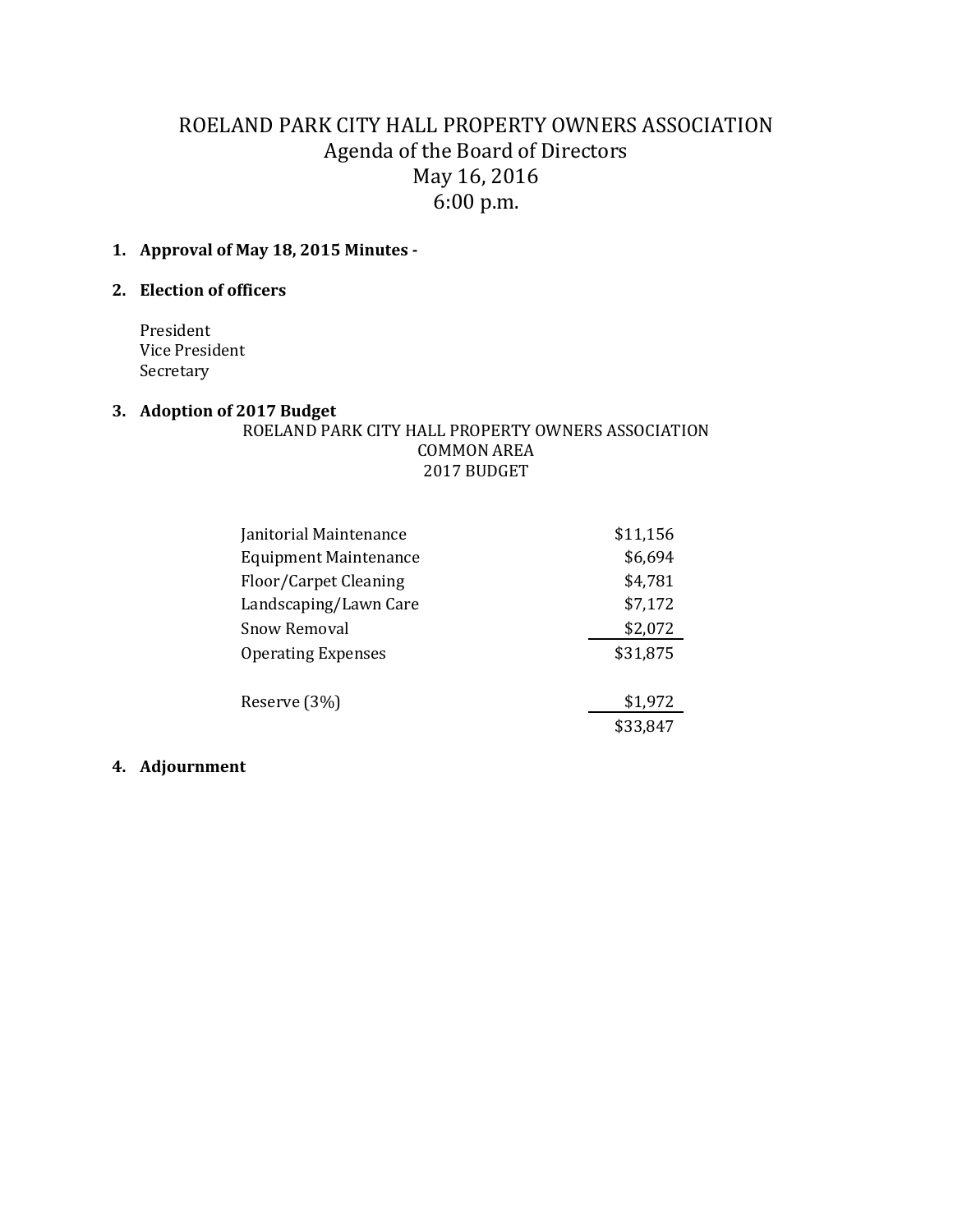# ROELAND PARK CITY HALL PROPERTY OWNERS ASSOCIATION Minutes of Special Meeting of Association May 18, 2015 6:40 p.m.

The Roeland Park City Hall Property Owners Association met on May 18, 2015 at the Roeland Park City Hall, 4600 West 51st Street. Michael Rhoades declared that a quorum was present and called the meeting to order at 6:40 p.m.

## **1. Approval of August 18 , 2014 Minutes**

MOTION: TERESA KELLY MADE A MOTION, SECONDED BY MICHAEL POPPA TO APPROVE THE MINUTES. MOTION CARRIED.

#### **2. Appointment of Board of Directors**

Condo Unit 1 –Becky Fast and Sheri McNeil Condo Unit 2 –Michael Rhoades and Tim Janssen Condo Unit 3 – Ryan Kellerman and Erin Thompson Condo Unit 4 – Teresa Kelly and Michael Poppa Condo Unit 5 – Joel Marquardt

MOTION: BECKY FAST MADE A MOTION, SECONDED BY ERIN THOMPSON TO APPROVE THE BOARD OF DIRECTORS. MOTION CARRIED.

MOTION: TERESA KELLY MADE A MOTION, SECONDED BY SHERI MCNEIL TO ADJOURN. MOTION CARRIED.

#### **Adjournment**